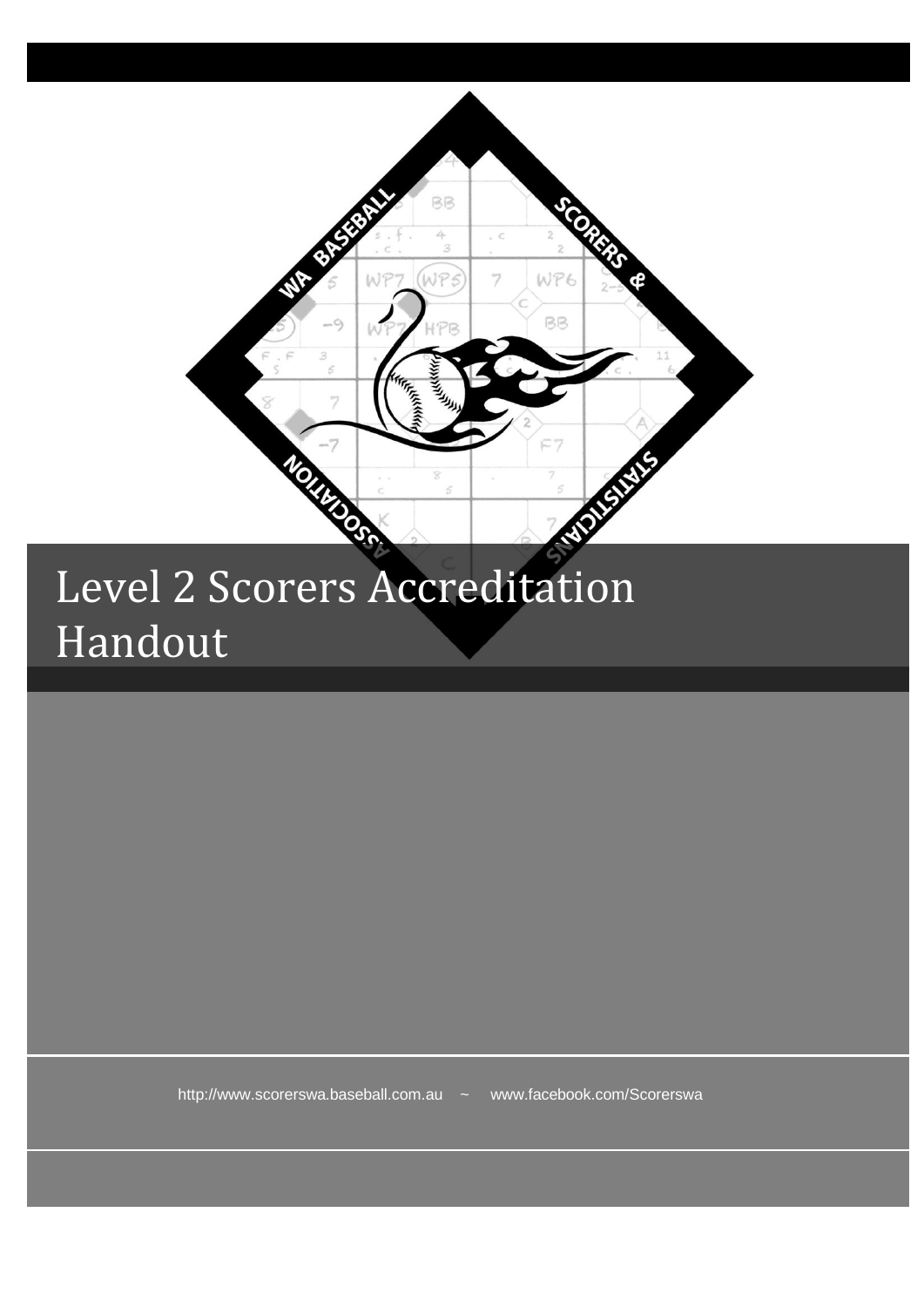## **LEVEL TWO SCORING ACCREDITATION HANDOUT**

This workbook is used in conjunction with the Australian Rules book. Read the Rule included in the **'RULE'** column. The explanation sections are just notes for your benefit. Get to know your rulebook and understand how to score the plays. Exams are open book and you may need to quote the rule for questions asked.

| <b>SECTION/TOPIC</b>            | <b>RULE</b><br>9.01 | <b>EXPLANATION</b>                                                                                                                                                                                                                                                                                                                                                                                                                                                                                                                                                                                                                                                                                                                                                                                                                                                                                                                                                                                                                                       | <b>SYMBOL</b>                       | <b>BAT STATS</b> |
|---------------------------------|---------------------|----------------------------------------------------------------------------------------------------------------------------------------------------------------------------------------------------------------------------------------------------------------------------------------------------------------------------------------------------------------------------------------------------------------------------------------------------------------------------------------------------------------------------------------------------------------------------------------------------------------------------------------------------------------------------------------------------------------------------------------------------------------------------------------------------------------------------------------------------------------------------------------------------------------------------------------------------------------------------------------------------------------------------------------------------------|-------------------------------------|------------------|
| Role, Protocols & Conduct       |                     | As a Scorer you are an official of the game who has the responsibility of providing an accurate record of the<br>plays and for clarification referring to the Official Australian Baseball Rules published by the ABF. Rule 9 of<br>this rulebook sets out the rules of scoring.                                                                                                                                                                                                                                                                                                                                                                                                                                                                                                                                                                                                                                                                                                                                                                         |                                     |                  |
|                                 | $9.01$ (b) (1)      | The Scorer shall not make any decision conflicting with the Official Playing Rules, or with an Umpires<br>decision.                                                                                                                                                                                                                                                                                                                                                                                                                                                                                                                                                                                                                                                                                                                                                                                                                                                                                                                                      |                                     |                  |
|                                 | $9.01$ (b) (4)      | The Scorer shall not call the attention of the Umpire or any member of either team to the fact that a player is<br>batting out of turn.                                                                                                                                                                                                                                                                                                                                                                                                                                                                                                                                                                                                                                                                                                                                                                                                                                                                                                                  |                                     |                  |
|                                 | $9.01$ (b) (2)      | If the teams change sides before three players are put out, the scorer shall immediately inform the Umpire of<br>the mistake.                                                                                                                                                                                                                                                                                                                                                                                                                                                                                                                                                                                                                                                                                                                                                                                                                                                                                                                            |                                     |                  |
| <b>RESPONSIBILITIES</b>         | 9.03(c)             | Scoring for higher grades of baseball requires that more detail of the game be recorded as well as accurate<br>statistics. To enable statistics to be tallied at the conclusion of the game and balance with those of the<br>opposition scorer, the scorer needs to become proficient with marking batting, fielding, pitching and catching<br>statistics in the relevant columns as the game is progressing. This process will be covered comprehensively<br>in a later session of this clinic.<br>It is important at the conclusion of the game to complete and agree with the opposition scorer: the 'game<br>end' details (results, win / loss / save for the pitcher, finish time etc.) as well as check statistics totals. One or<br>both scorers will have the responsibility of completing the 'official scorecard'. It is important that both scorers<br>work as a team throughout the game and at the conclusion supports each other to complete all of the<br>requirements.<br>You must have a strong knowledge of: How to prove a box score. |                                     |                  |
|                                 |                     | Statistics Columns: Batting, Fielding, Pitching, Catching, End of innings totals<br>Game end details: Results, Win / Loss / Save, Finish time and Umpires Signature.                                                                                                                                                                                                                                                                                                                                                                                                                                                                                                                                                                                                                                                                                                                                                                                                                                                                                     |                                     |                  |
| THE DEFENCE                     |                     |                                                                                                                                                                                                                                                                                                                                                                                                                                                                                                                                                                                                                                                                                                                                                                                                                                                                                                                                                                                                                                                          | <b>SYMBOL</b>                       | <b>BAT STATS</b> |
| <b>Strike Outs</b>              | 9.15                | Please review this rule in its entirety.                                                                                                                                                                                                                                                                                                                                                                                                                                                                                                                                                                                                                                                                                                                                                                                                                                                                                                                                                                                                                 |                                     |                  |
|                                 | Definition of Terms | When scoring Strike outs, number the strike outs for each pitcher e.g. K1,<br>K2 and start fresh for each pitcher.                                                                                                                                                                                                                                                                                                                                                                                                                                                                                                                                                                                                                                                                                                                                                                                                                                                                                                                                       |                                     |                  |
|                                 |                     | Third strike dropped by the catcher who retrieves the ball and tags the                                                                                                                                                                                                                                                                                                                                                                                                                                                                                                                                                                                                                                                                                                                                                                                                                                                                                                                                                                                  |                                     |                  |
| <b>Strikeout Fielding stats</b> |                     | batter-runner out.                                                                                                                                                                                                                                                                                                                                                                                                                                                                                                                                                                                                                                                                                                                                                                                                                                                                                                                                                                                                                                       | KUA <sub>2</sub>                    | PA+AB+K          |
|                                 |                     | Stats: Put out to 2 & strike out in the pitchers stats.                                                                                                                                                                                                                                                                                                                                                                                                                                                                                                                                                                                                                                                                                                                                                                                                                                                                                                                                                                                                  | $K2-3$                              |                  |
|                                 |                     | Third strike dropped by the catcher; catcher recovers the ball and makes<br>the out at first base.                                                                                                                                                                                                                                                                                                                                                                                                                                                                                                                                                                                                                                                                                                                                                                                                                                                                                                                                                       | <b>Blue K</b>                       | PA+AB+K          |
|                                 |                     | Stats: Assist to 2, put out to 3 & strikeout in the pitchers stats.                                                                                                                                                                                                                                                                                                                                                                                                                                                                                                                                                                                                                                                                                                                                                                                                                                                                                                                                                                                      | Black 2-3                           |                  |
|                                 |                     | Third strike dropped by the catcher in the act of throwing, batter is safe at<br>1st.                                                                                                                                                                                                                                                                                                                                                                                                                                                                                                                                                                                                                                                                                                                                                                                                                                                                                                                                                                    | KE <sub>2</sub><br><b>Blue K</b>    | PA+AB+K          |
|                                 |                     | Fielding Stats: Error to 2 & strikeout in the pitchers stats.                                                                                                                                                                                                                                                                                                                                                                                                                                                                                                                                                                                                                                                                                                                                                                                                                                                                                                                                                                                            | Red E2                              |                  |
|                                 | 9.15                | Third strike dropped by catcher, catcher throws to 1st but 1st base misfields<br>the throw and batter is safe on 1st.                                                                                                                                                                                                                                                                                                                                                                                                                                                                                                                                                                                                                                                                                                                                                                                                                                                                                                                                    | $K2-3$<br><b>Blue K</b>             |                  |
|                                 |                     | Stats: Assist to 2 & error to 3 & strikeout in the pitchers stats.                                                                                                                                                                                                                                                                                                                                                                                                                                                                                                                                                                                                                                                                                                                                                                                                                                                                                                                                                                                       | Black 2-3                           | PA+AB+K          |
|                                 |                     | Catcher drops 3rd strike and batter is safe at 1st.                                                                                                                                                                                                                                                                                                                                                                                                                                                                                                                                                                                                                                                                                                                                                                                                                                                                                                                                                                                                      | <b>KPB</b>                          | PA+AB+K          |
|                                 |                     | Stats: Strikeout in the pitchers stats & Pass Ball in the catchers stats.                                                                                                                                                                                                                                                                                                                                                                                                                                                                                                                                                                                                                                                                                                                                                                                                                                                                                                                                                                                | <b>Blue K</b><br>Red PB             |                  |
|                                 |                     | Batter swings at 3rd strike thrown wild by the pitcher allowing the batter to<br>reach 1st.                                                                                                                                                                                                                                                                                                                                                                                                                                                                                                                                                                                                                                                                                                                                                                                                                                                                                                                                                              | <b>KWP</b>                          | PA+AB+K          |
|                                 |                     | Stats: Strikeout & wild pitch in the pitchers stats.                                                                                                                                                                                                                                                                                                                                                                                                                                                                                                                                                                                                                                                                                                                                                                                                                                                                                                                                                                                                     | Blue                                |                  |
|                                 |                     | 3rd strike gets away from the catcher, who recovers the ball and throws it to                                                                                                                                                                                                                                                                                                                                                                                                                                                                                                                                                                                                                                                                                                                                                                                                                                                                                                                                                                            | KFC <sub>2</sub>                    |                  |
|                                 |                     | retire a runner other than at 1st base.                                                                                                                                                                                                                                                                                                                                                                                                                                                                                                                                                                                                                                                                                                                                                                                                                                                                                                                                                                                                                  | Blue K                              | PA+AB+K          |
|                                 |                     | Stats: Strikeout in the pitchers stats.                                                                                                                                                                                                                                                                                                                                                                                                                                                                                                                                                                                                                                                                                                                                                                                                                                                                                                                                                                                                                  | <b>Black FC2</b>                    |                  |
|                                 |                     | Batter bunts foul on the 3rd strike and is called out by the umpire.                                                                                                                                                                                                                                                                                                                                                                                                                                                                                                                                                                                                                                                                                                                                                                                                                                                                                                                                                                                     | K2BFTS                              |                  |
|                                 |                     | Stats: Put out to 2 & strikeout in the pitchers stats.                                                                                                                                                                                                                                                                                                                                                                                                                                                                                                                                                                                                                                                                                                                                                                                                                                                                                                                                                                                                   | <b>Blue K</b><br><b>Black 2BFTS</b> | PA+AB+K          |
| <b>Automatic Outs</b>           | $9.09$ (b) (c)      | Please review this rule in its entirety.                                                                                                                                                                                                                                                                                                                                                                                                                                                                                                                                                                                                                                                                                                                                                                                                                                                                                                                                                                                                                 |                                     |                  |
| Batting out of Order            |                     | The following rules and the method used to record the actions needs to be<br>understood thoroughly.                                                                                                                                                                                                                                                                                                                                                                                                                                                                                                                                                                                                                                                                                                                                                                                                                                                                                                                                                      |                                     |                  |
|                                 | 6.03(b)             | A batter shall be called out, on appeal, for failing to bat in the proper turn,<br>and another batter completes a time at bat instead.                                                                                                                                                                                                                                                                                                                                                                                                                                                                                                                                                                                                                                                                                                                                                                                                                                                                                                                   |                                     |                  |
|                                 | $9.03$ (d)          | Read 9.03 (d) thoroughly. "When Player Bats Out of Turn".                                                                                                                                                                                                                                                                                                                                                                                                                                                                                                                                                                                                                                                                                                                                                                                                                                                                                                                                                                                                |                                     |                  |
|                                 |                     | Remember it is the 'proper' batter who the out is applied to. Also, at no time<br>should the scorer draw the umpire or team's attention to the fact that the<br>improper batter is batting.                                                                                                                                                                                                                                                                                                                                                                                                                                                                                                                                                                                                                                                                                                                                                                                                                                                              |                                     |                  |
|                                 |                     | Refer to rule 6.03(b)7 and review thoroughly, however, remember you are<br>only to record the out as the umpire calls it. It is strongly recommended that<br>you practice the examples at the end of rule 6.03(b)7.                                                                                                                                                                                                                                                                                                                                                                                                                                                                                                                                                                                                                                                                                                                                                                                                                                      |                                     |                  |
| <b>EXERCISE</b>                 |                     | After you have studied rule 6.03(b) provide the answers to the following<br>scenario's and quote the relevant rule references.                                                                                                                                                                                                                                                                                                                                                                                                                                                                                                                                                                                                                                                                                                                                                                                                                                                                                                                           |                                     |                  |
|                                 |                     | Who is out when an improper batter completes his turn at bat and the<br>opposition<br>appeal<br>before<br>the<br>next                                                                                                                                                                                                                                                                                                                                                                                                                                                                                                                                                                                                                                                                                                                                                                                                                                                                                                                                    |                                     |                  |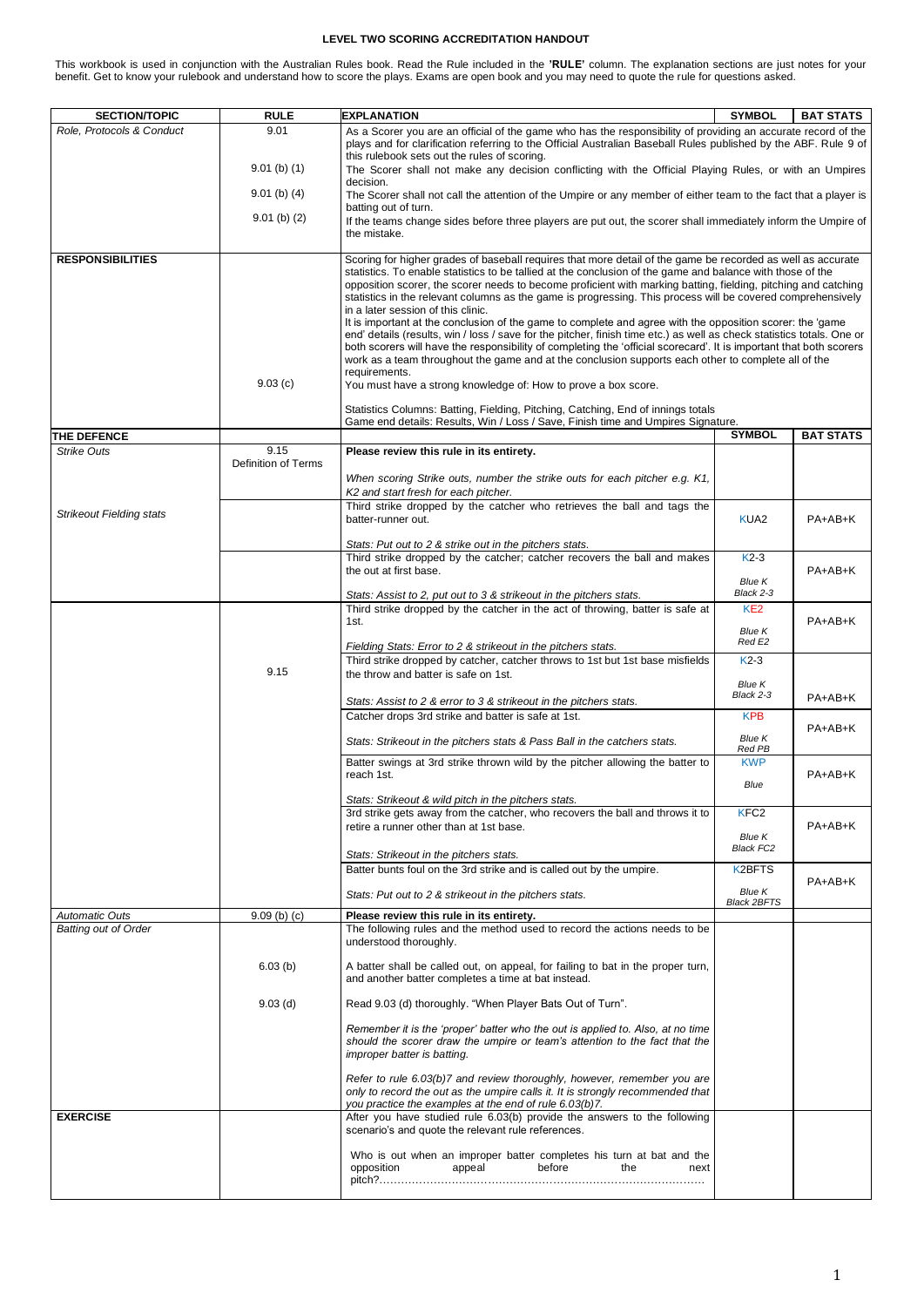| <b>SECTION/TOPIC</b>                          | <b>RULE</b>                               | <b>EXPLANATION</b>                                                                                                                                                                                                                                                                  | <b>SYMBOL</b>                      | <b>BAT STATS</b> |
|-----------------------------------------------|-------------------------------------------|-------------------------------------------------------------------------------------------------------------------------------------------------------------------------------------------------------------------------------------------------------------------------------------|------------------------------------|------------------|
| Exercise cont.                                |                                           | 1. Is anyone out when an improper batter hits a double and the next batter<br>gets a base on balls then the opposition appeals?                                                                                                                                                     |                                    |                  |
|                                               |                                           | 2. Is the runner's advance to 3rd base on a passed ball whilst an improper<br>batter is in the batting box legal?                                                                                                                                                                   |                                    |                  |
| Batting out of the Box                        | 5.04(b)                                   | A batter is called out by the umpire for an illegal action (batting out of the                                                                                                                                                                                                      |                                    |                  |
|                                               | &<br>$6.03$ (a)(1)                        | box) when the batter hits a ball with one or both feet on the ground entirely<br>outside the batters box.<br>Fielding stats: Put out to 2.                                                                                                                                          | Black                              | PA+AB            |
| <b>Batters Interference</b>                   | $6.03$ (a)(3)                             | A batter is called out by the umpire for an illegal action when he interferes<br>with the catchers fielding or throwing by stepping out of the batters box or<br>making any other movement that hinders the catchers play at home base.                                             | INT <sub>2</sub><br>Black          | PA+AB            |
| Bunting Foul on 3rd Strike                    | 9.09(b)(3)                                | Fielding stats: Putout to 2.<br>Study rules stated.                                                                                                                                                                                                                                 | K <sub>2</sub> BFT                 |                  |
|                                               | 9.15(a)(4)                                | Fielding stats: Putout to 2 & pitchers strikeout.                                                                                                                                                                                                                                   | <b>Blue K</b><br><b>Black 2BFT</b> | PA+AB+K          |
| Batter touched by Batted Ball                 | $9.09$ (b) (4)                            | An automatic putout is credited to the catcher when the batter is called out<br>for being touched by batted ball.                                                                                                                                                                   | HBB <sub>2</sub><br><b>Black</b>   | $PA + AB$        |
|                                               |                                           | Fielding stats: Putout to 2                                                                                                                                                                                                                                                         |                                    |                  |
| <b>OUTS OF THE RUNNER</b>                     |                                           |                                                                                                                                                                                                                                                                                     |                                    |                  |
| Interference Outs<br>(Offensive Interference) | 2.Interference<br>$9.09$ (c) 6 & 7        | Definition.<br>Fielding stats: The out is awarded to the fielder who was interfered with.                                                                                                                                                                                           | INT#<br>Black                      |                  |
| Passing a Preceding Runner                    | 9.09(c)(4)                                | Fielding stats: Credit the putout to the fielder nearest the point of passing.                                                                                                                                                                                                      | PPR#                               |                  |
|                                               |                                           |                                                                                                                                                                                                                                                                                     | Black                              |                  |
| Running off Line                              | 9.09(c)(3)                                | Study Rule stated.                                                                                                                                                                                                                                                                  | ROL#                               |                  |
| Running in Reverse Order                      | $9.09$ (c) (5)                            | Fielding stats: Credit the putout to the fielder who the runner avoided.<br>When a runner is called out for running the bases in reverse order.                                                                                                                                     | Black<br>RRO#                      |                  |
|                                               |                                           | Fielding stats: Credit the putout to the fielder covering the base the runner<br>left in starting the reverse run.                                                                                                                                                                  | Black                              |                  |
| Runner hit by Batted Ball                     | 9.09(b)(4)<br>5.09(a)(7)                  | Study rule stated.                                                                                                                                                                                                                                                                  | HBB#                               |                  |
| Hit by Infield Fly Ball                       | $6.01$ (a) $(11)$ )                       | Fielding stats: Credit the putout to the fielder nearest to the offence.<br>If a runner is touched by an infield fly when not in contact with the base,                                                                                                                             | Black<br>HBB#                      |                  |
|                                               | 5.09 (b)(7)                               | both runner and batter are out.                                                                                                                                                                                                                                                     | Black                              |                  |
|                                               | 5.09(b)(7)<br>Exception                   | Fielding stats: Credit the putout to the fielder that would have caught the<br>ball.                                                                                                                                                                                                |                                    |                  |
| Double / Triple Plays                         | Double Play<br><b>Triple Play</b><br>9.11 | Study rule stated.                                                                                                                                                                                                                                                                  | 1 <sup>st</sup> Out<br>$2nd$ Out   |                  |
| Reverse Double Plays                          | 9.11                                      | Study rule stated.                                                                                                                                                                                                                                                                  | # - #                              |                  |
|                                               |                                           | Fielding stats: Putouts and Assist to fielders involved.                                                                                                                                                                                                                            | Black<br>DP & Line<br>Orange       |                  |
| Ground into Double Plays                      |                                           | Ground into double play is when the batter provokes a double / triple play                                                                                                                                                                                                          |                                    |                  |
|                                               |                                           | (or would have if not for a receivers error on the secondary play) when he<br>hits a ground ball to the infield with one or more runners on base who are                                                                                                                            |                                    | $PA + PB$        |
|                                               |                                           | forced to advance. GDP is written in the 1st section of the batters square                                                                                                                                                                                                          | UA4 runner                         |                  |
|                                               |                                           | with the assist and putout. Please note the GDP only applies to hitting a<br>ground ball into a force situation and not 2 outs resulting from plays such as                                                                                                                         | Black                              | GDP              |
|                                               |                                           | a caught ball or strikeouts.<br>Examples of a GDP: Runner on 1st base (BB) when batter grounds a ball                                                                                                                                                                               | GDP4-3                             |                  |
|                                               |                                           | to 2nd baseman who tags his base and throws the batter out at 1st.                                                                                                                                                                                                                  | Batter                             |                  |
| Run Down Plays                                |                                           | Fielding stats: Putouts to 3 & 4 and assist to 4.<br>In run-down plays where the runner is caught between bases and the ball is thrown back and forth between                                                                                                                       |                                    |                  |
|                                               |                                           | members of the defensive team you must give an assist to all players who handle the ball irrespective of the<br>final outcome of the play. However if the runner finishes back where he started (provided there has been<br>errorless play) do not record the play sequence at all. |                                    |                  |
|                                               |                                           | Only one assist and no more shall be credited to each fielder who throws or deflect the ball in a run-down                                                                                                                                                                          |                                    |                  |
| Deflections                                   | $9.10$ (a) (1)                            | play which results in a putout, or would have resulted in a putout, except for a subsequent error.<br>Mere ineffective contact with the ball shall not be considered an assist. "Deflect" shall mean slow down or                                                                   |                                    |                  |
|                                               | $9.10$ (a) (1)                            | change the direction of the ball and thereby effectively assist in putting out a batter or runner.                                                                                                                                                                                  |                                    |                  |
| <b>ERRORS</b>                                 | Comment                                   | Fielding stats: Rule 9.10 (a) (1) & (2).                                                                                                                                                                                                                                            |                                    |                  |
| <b>Definition Error</b>                       | 9.12                                      | It is recommended that you dedicate some time to studying Rule 9.12 in its entirety.                                                                                                                                                                                                |                                    |                  |
| Decisive Error                                | 9.12                                      | A Decisive Error is a throwing or catching error that prolongs the time at bat of a batter or prolongs the life of                                                                                                                                                                  |                                    |                  |
|                                               |                                           | a runner (player should be out). It is recommended that you record these plays with a Capital 'E' or 'WT'<br>followed by the fielder's number who made the error.<br>Remember an error of judgment by the fielder is not scored as an error.                                        |                                    |                  |
|                                               |                                           | Fielding stats: 1 error to the fielder who committed the throwing or catching error.                                                                                                                                                                                                |                                    |                  |
| Deliberating on Errors                        |                                           | Take care when making decisions on errors to remember that the fielder is only required to demonstrate                                                                                                                                                                              |                                    |                  |
|                                               |                                           | Ordinary Effort. Do not score as an error when the error is recovered and an out is made. We should not<br>show two errors on the one play, unless the second error permits the runners to advance additional bases.                                                                |                                    |                  |
|                                               |                                           | The scorer must take into consideration the position of the batter / runner at the time an error is committed                                                                                                                                                                       |                                    |                  |
|                                               |                                           | so that you can judge whether the fumble or wild throw was the reason the batter reached the base or<br>whether he would have made it to the base anyway.                                                                                                                           |                                    |                  |
|                                               |                                           | Do not judge a play unfairly by awarding an error just because the field touched the ball eve though they                                                                                                                                                                           |                                    |                  |
|                                               |                                           | have displayed more than ordinary effort such as running a considerable distance to catch a fly ball,<br>stretching / leaping to stop a hit or wildly thrown ball.                                                                                                                  |                                    |                  |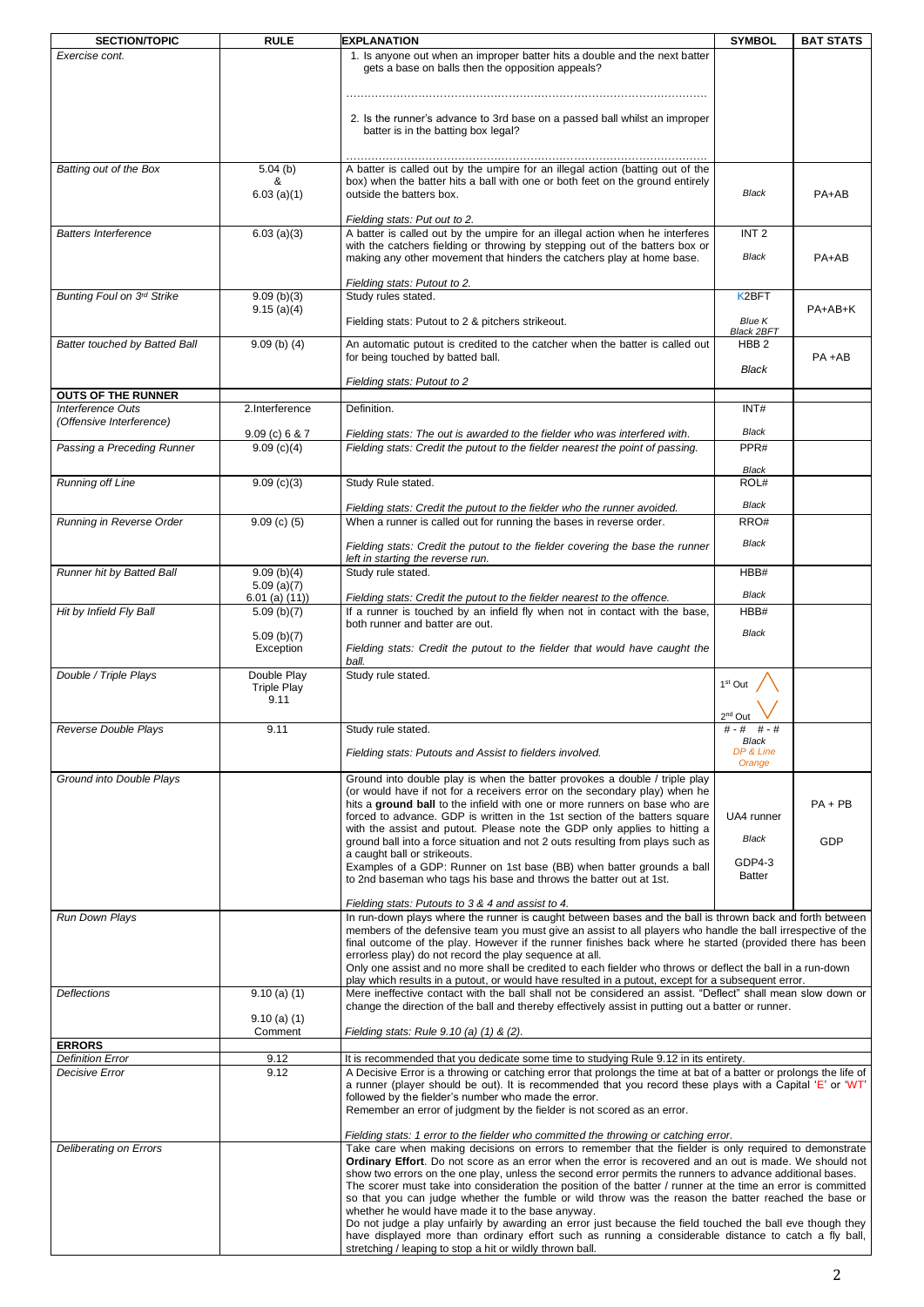| <b>SECTION/TOPIC</b>                           | <b>RULE</b>                                | <b>EXPLANATION</b>                                                                                                                                                                                                                                                                                                                                                                                         | <b>SYMBOL</b>                          | <b>BAT STATS</b>        |
|------------------------------------------------|--------------------------------------------|------------------------------------------------------------------------------------------------------------------------------------------------------------------------------------------------------------------------------------------------------------------------------------------------------------------------------------------------------------------------------------------------------------|----------------------------------------|-------------------------|
| Extra Base Errors                              | $9.12$ (a) (6)                             | Extra base errors do not prolong the life of a runner but allow him to advance one or more extra bases more<br>that he should have advanced. It is recommended that you record these plays with lower case 'e' or 'wt'<br>followed by the fielders number.                                                                                                                                                 |                                        |                         |
|                                                |                                            | If in committing an error, a fielder is responsible for another runners advance care should be taken to record<br>the advance. The main play is shown as a convention error and the subsequent advance of another runner<br>is shown as a ringed $\bigcirc$ error. The ring tells us that this was the result of an error, which has already been<br>entered, and that there were not two separate errors. |                                        |                         |
| Dropped Fly Ball                               | $9.12$ (a) (1) & (2)                       | Fielding stats: 1 error to the fielder who is responsible for the runner/s advance.<br>Study rule stated.                                                                                                                                                                                                                                                                                                  |                                        |                         |
|                                                |                                            | Fielding stats: Error to fielder who dropped the foul fly. (Batter should be<br>out).                                                                                                                                                                                                                                                                                                                      | F#<br>In tram line                     |                         |
|                                                |                                            | Do you apply an error if an outfielder allows an easy catch in foul<br>territory drop safe with a runner on 3rd base with less than 2 out?                                                                                                                                                                                                                                                                 | Red                                    |                         |
| <b>Error Exceptions</b>                        | $9.12$ (d)                                 | State the rule reference.<br>Study rule stated.                                                                                                                                                                                                                                                                                                                                                            |                                        |                         |
|                                                |                                            | Please review this rule in its entirety.                                                                                                                                                                                                                                                                                                                                                                   |                                        |                         |
| <b>Obstruction</b>                             | Obstruction                                | Definition: Obstruction is the act of a fielder who while not in possession of<br>the ball and not in the act of fielding the ball impedes the progress of any<br>runner.                                                                                                                                                                                                                                  |                                        |                         |
|                                                | 9.12 (c) & Comment                         | Study rule stated.                                                                                                                                                                                                                                                                                                                                                                                         |                                        |                         |
|                                                |                                            | An example of obstruction would be if the 1st baseman blocked the runners<br>attempt to advance to 2nd base whilst the ball had been hit to shortstop.                                                                                                                                                                                                                                                     |                                        |                         |
| <b>Battery Errors</b>                          | <b>Battery</b><br>9.13                     | Definition. Wild Pitch and Passed Balls<br>Study entire rule stated.                                                                                                                                                                                                                                                                                                                                       |                                        |                         |
|                                                |                                            | Should more than one runner advance because of the wild pitch or pass<br>ball, or the batter safely gains 1st base and a runner advances, we must be<br>careful to indicate that only one WP or PB was responsible. This is done by<br>indicating the first, or more important action, as the main WP or PB, and                                                                                           |                                        |                         |
| THE OFFENCE                                    |                                            | drawing a ring $\bigcirc$ around any other moves on the same action.                                                                                                                                                                                                                                                                                                                                       |                                        |                         |
| Safe Hits                                      | 9.05                                       | Please study this rule in its entirety.                                                                                                                                                                                                                                                                                                                                                                    | $-#$<br>Green                          | PA+AB+H+1,<br>2,3 OR HR |
| Value of Hits                                  | 9.06                                       | Score a 1, 2, 3 base hit or home run to the batter when no putout or error<br>results, providing all bases are touched. If a batter-runner advances an<br>extra base on their hit due to the defensive team choosing to attempt to                                                                                                                                                                         | FC#<br>Black                           |                         |
| <b>Batted Ball Hits Runner or</b>              | $9.05$ (a) (5)                             | throw out a preceding runner score the extra advance as a fielders choice.<br>Study rule stated.                                                                                                                                                                                                                                                                                                           | $-#$                                   |                         |
| Umpire                                         | $5.09$ (a)(7)                              | Study rule stated.                                                                                                                                                                                                                                                                                                                                                                                         | Green                                  | $PA+AB+H+1$             |
|                                                | 6.01 (a)(7)                                | Reference rule.                                                                                                                                                                                                                                                                                                                                                                                            | HBB# Black<br>For runner               |                         |
| Value of Game Winning Run Hit                  | 9.06(f)                                    | Study rule stated.                                                                                                                                                                                                                                                                                                                                                                                         | Black                                  |                         |
|                                                | 9.06(g)                                    | Study rule stated.                                                                                                                                                                                                                                                                                                                                                                                         |                                        |                         |
|                                                | 5.08(b)<br>$5.09$ (b) $(1,2)$<br>Comments  | Rule Reference.                                                                                                                                                                                                                                                                                                                                                                                            |                                        |                         |
| <b>Fielders Choice</b>                         | <b>Fielders Choice</b><br>9.12(f)(2)       | Definition: Study this rule in its entirety.                                                                                                                                                                                                                                                                                                                                                               | FC#                                    |                         |
|                                                | Definition of terms                        | Please review this rule in its entirety (do not credit a base hit).                                                                                                                                                                                                                                                                                                                                        | Black                                  | PA+AB                   |
| Base on Balls                                  | Base on Balls<br>9.14                      | Definition.<br>Please read this rule in its entirety.                                                                                                                                                                                                                                                                                                                                                      | <b>BB</b>                              | PA+AB                   |
|                                                |                                            | Pitching stats: Award one Base on Balls.                                                                                                                                                                                                                                                                                                                                                                   | Blue                                   |                         |
|                                                |                                            | (When scoring Base on Balls, number the BB's for each pitcher eg: BB1,<br>BB2 and start fresh for each pitcher).                                                                                                                                                                                                                                                                                           |                                        |                         |
| Intentional Base on Balls                      | 9.14(b)                                    | Record an intentional base on balls on the batter by writing 'IBB' in the 1st<br>base section of the batters square.                                                                                                                                                                                                                                                                                       | <b>IBB</b><br>Blue                     | PA+BB                   |
|                                                |                                            | Pitching stats: Award one Base on Balls<br>A batter will be awarded 1st base when he or his clothing is touched by a                                                                                                                                                                                                                                                                                       |                                        |                         |
| Hit by Pitched Ball                            | $5.05$ (b) (2)<br>$5.06$ (c)(1)            | pitch outside the strike zone. (if the ball hits the batter in the act of<br>swinging, it becomes a strike.                                                                                                                                                                                                                                                                                                | <b>HPB</b>                             | PA+HPB                  |
|                                                | $5.09$ (a)(6)                              | Pitchers stats: Award one Hit by Pitched Ball.                                                                                                                                                                                                                                                                                                                                                             | Blue                                   |                         |
| <b>SACRIFICE SITUATIONS</b><br>Sacrifice Bunts | $9.08$ (a) (b)                             | Score a sacrifice bunt when before 2 are out.                                                                                                                                                                                                                                                                                                                                                              | S Blue                                 |                         |
|                                                |                                            | A sacrifice bunt can be applied on a fielders choice, error or putout and is<br>indicated by recording a blue 'S' through the batters square and the<br>relevant symbol for the play e.g.: $FC#$ , $E#$ , WT#, $#$ - $#$ in the 1st base<br>section of the square.                                                                                                                                         | FC# Black<br>$E#$ Red<br>$# - # Black$ | PA+SAB                  |
| Sacrifice Fly Balls                            | $9.08$ (d) (1) (2)<br>9.08 (d) (2) Comment | Score a sacrifice fly when before 2 are out<br>A sacrifice fly is awarded even if another runner is forced out by reason of<br>the batter coming home.                                                                                                                                                                                                                                                     | S Blue<br>F# Black                     | PA+SAF+RBI              |
| Dropped Sacrifice Fly Balls                    | $9.08$ (d) (2)                             | Study rules stated.<br>Fielder's stats: Record applicable assist, putout & errors for all sacrifice                                                                                                                                                                                                                                                                                                        | S Blue<br>MF# Red                      | PA+SAF +RBI             |
| <b>Fouls Sacrifice Fly</b>                     |                                            | plays.<br>Score the same as a caught sacrifice fly ball. If the ball is carried out of play<br>into dead ball territory and the fielder falls over (over the pass ball line), the<br>umpire will call the ball dead and advance runners 1 base. If the fielder<br>remains on his feet, the ball is alive and runners advance at their own risk.                                                            | S Blue<br>F# Black                     | PA+SAF+RBI              |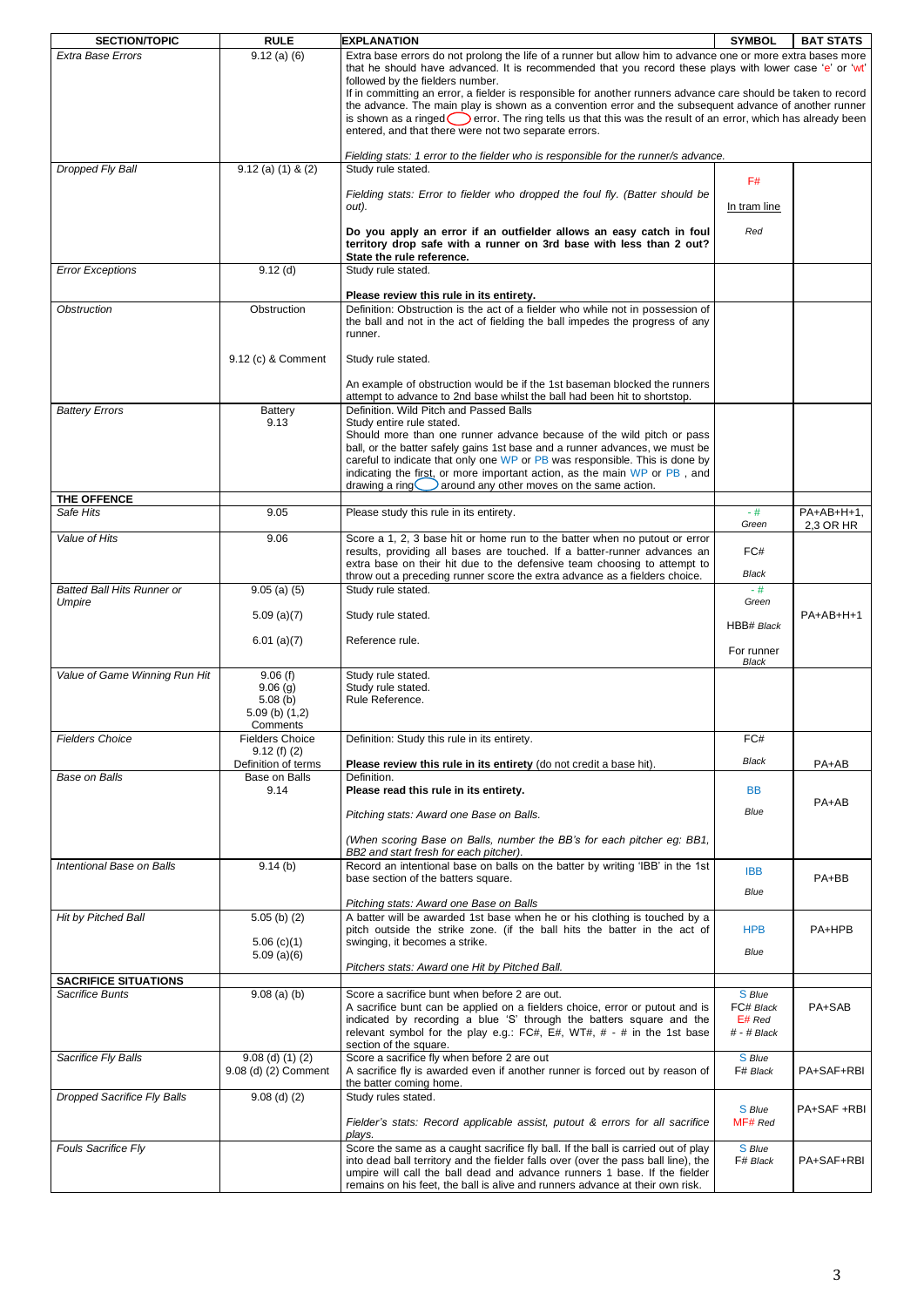| <b>SECTION/TOPIC</b>                                          | <b>RULE</b>                           | <b>EXPLANATION</b>                                                                                                                                                                                                                                                                                                                                                                                                                                                                                                                                                                                                                                                                                                                              | <b>SYMBOL</b>                                                          | <b>BAT STATS</b>                 |
|---------------------------------------------------------------|---------------------------------------|-------------------------------------------------------------------------------------------------------------------------------------------------------------------------------------------------------------------------------------------------------------------------------------------------------------------------------------------------------------------------------------------------------------------------------------------------------------------------------------------------------------------------------------------------------------------------------------------------------------------------------------------------------------------------------------------------------------------------------------------------|------------------------------------------------------------------------|----------------------------------|
| <b>ADVANCING BASES</b>                                        |                                       | Take care to record the advance of runners to each base accurately,<br>using either the batters number who was responsible for advancing the<br>runner due to a hit, fielders choice, BB, Error (if less than 2 out) etc. which<br>enabled the batter to reach 1st base or alternatively the symbol for the play<br>which enabled the runner to advance (if not due to the batters action) e.g.<br>WP, PB, Sb#, FC, error, still remembering to circle the error, wp or pb if it is<br>the secondary advance (subsequent advance to the initial / main action /<br>advance).                                                                                                                                                                    | Batter #                                                               |                                  |
| Balk                                                          | Balk                                  | DefinitionNote also that the Umpire will advance any runners one base<br>on a balk called on the pitcher, however, if there are no runners on base<br>then 1 ball is added to the batters count.                                                                                                                                                                                                                                                                                                                                                                                                                                                                                                                                                | <b>BLK</b><br>Blue                                                     |                                  |
| On Wild Pitch                                                 | Wild Pitch<br>9.13(a)                 | Definition.<br>Remember that when the catcher recovers the ball after a wild pitch or pass<br>ball on the 3 <sup>rd</sup> strike, and throws out the batter-runner at 1 <sup>st</sup> base, or tags<br>out the batter-runner, but another runner or runners advance, score the<br>strike out, the putout and assists, if any, and credit the advance of the other<br>runner or runners as having been made on the play as a fielders choice.<br>Pitchers stats: Award one Wild Pitch (number the WP's for each pitcher<br>e.g.: WP1, WP2).                                                                                                                                                                                                      | WP#<br>Blue                                                            |                                  |
| On Passed Ball                                                | 9.13(b)                               | Study rule in its entirety.                                                                                                                                                                                                                                                                                                                                                                                                                                                                                                                                                                                                                                                                                                                     | PB#                                                                    |                                  |
| <b>Stolen Bases</b>                                           | 9.07                                  | Catcher's stats: Award one pass ball.<br>Study whole rule.<br>Catcher's stats: award one stolen base for each stolen base.                                                                                                                                                                                                                                                                                                                                                                                                                                                                                                                                                                                                                      | Red<br>Sb#<br>(batter in<br>batters box)                               | 1SB                              |
| Double Steals                                                 |                                       | If when a double or triple steal is attempted and all runners reach their base<br>safely they are all awarded a stolen base whish is recorded by entering a<br>'DS' or 'TS' on the base that the lead runner has reached safely and the<br>same symbol for the other runners but circled to denote it was on the same<br>pitch.<br>Catcher's stats: Award one stolen base for each stolen base.                                                                                                                                                                                                                                                                                                                                                 | Black<br>Dsb# Black<br>Tsb# Black<br>(circle<br>secondary<br>advances) | 1 SB for each<br>runner          |
| <b>Fielders Choice when Stealing</b>                          | 9.07(g)                               | A fielder's choice is applied when a runner's advance when attempting a<br>steal is due solely to the defensive teams choice not to attempt to stop the<br>advance (most commonly occurring when the runner on 1st base steals to<br>2nd base when 3rd base is occupied by another runner).                                                                                                                                                                                                                                                                                                                                                                                                                                                     | FC#<br>Black                                                           |                                  |
| Over-Sliding or Over Running a<br>Base                        | 9.07(e)                               | A stolen base is not applied if a runner is tagged out after over-sliding a<br>base while attempting a steal as they have not made legal contact with the<br>base, however should a runner be tagged out after over-running a base<br>(made legal contact) then a steal is awarded as well as the out.                                                                                                                                                                                                                                                                                                                                                                                                                                          |                                                                        |                                  |
| Caught Stealing / Pick offs                                   | 9.07(h)                               | Study rule stated.<br>A caught stealing is not applied if the runner is 'picked off' the base (by the<br>pitcher or catcher) as long as the player has made no movement towards<br>the next base. It is important to remember to apply a caught stealing<br>even when the runner is not put out stealing due to an error.<br>A Pickoff is when the runners' first move is to go back to his base when<br>the pitcher throws the ball and gets the runner out (no caught stealing is<br>applied).                                                                                                                                                                                                                                                | # - #<br>$CS# - #$<br>Black                                            | 1 PO in<br>pitchers stats<br>1CS |
| <b>RUNS BATTED IN</b>                                         |                                       | Catchers stats: Award one caught steal.                                                                                                                                                                                                                                                                                                                                                                                                                                                                                                                                                                                                                                                                                                         |                                                                        |                                  |
| <b>Runs Batted in Situations</b>                              | 9.04                                  | Please review this rule in its entirety.                                                                                                                                                                                                                                                                                                                                                                                                                                                                                                                                                                                                                                                                                                        |                                                                        | <b>RBI</b>                       |
| <b>Pitch Count Symbols</b>                                    |                                       | ٠<br>Ball;<br>C Called Strike;<br><b>S</b> Swung at Strike; <b>F</b> Foul Ball<br>It is recommended that you record separate tallies of the balls and strikes<br>after each batter and then at the end of each innings add them to the<br>cumulative totals of the previous innings. Once a pitcher has been replaced<br>on the mound the scorer starts the tally of pitches and batter's faced from<br>zero for the new pitcher. The tally of 'left on base' continues for the whole<br>game and is totaled off for each pitcher.<br>The pitch count for the substituted pitcher is totaled at the bottom of the<br>innings column, taking care to leave room to enter the relieving pitchers<br>pitch tally at the conclusion of the innings. |                                                                        |                                  |
| Substitutions (mid batter)                                    | $9.16(h)$ $(1, 2, 3)$<br>&<br>9.16(i) | When a pitcher is changed mid batter, it is important to place a line / mark<br>after the last pitch of the previous pitcher to assist you to identify what<br>pitches belong to which pitcher. Rule 9.16 (h) (1, 2, 3) & (i) explains how to<br>allocate actions to the correct pitchers when pitchers are substituted mid<br>batter.<br>The pitch count for the substituted pitcher is totaled at the bottom of the<br>innings column, taking care to leave room to enter the relieving pitchers<br>pitch tally at the conclusion of the innings.                                                                                                                                                                                             |                                                                        |                                  |
| <b>EARNED / UNEARNED RUNS</b><br>Earned Runs and Runs Allowed |                                       |                                                                                                                                                                                                                                                                                                                                                                                                                                                                                                                                                                                                                                                                                                                                                 |                                                                        |                                  |
|                                                               | 9.16                                  | Rule 9.16 needs to be studied thoroughly.<br>An earned run shall be charged every time a runner reaches home base by<br>the aid of safe hits, sacrifice bunts, a sacrifice fly, stolen bases, putouts,<br>fielders choices base on balls, hit batters, balks or wild pitches (including a<br>wild pitch on third strike which permits a batter to reach first base) before<br>fielding chances have been offered to put out the offensive team. For the<br>purpose of this rule, a defensive interference penalty shall be construed as<br>a fielding chance.                                                                                                                                                                                   | Colour<br>diamond<br>Green                                             |                                  |
| <b>Unearned Runs</b>                                          | $9.16$ (b) (c) (d)                    | Study rules stated.                                                                                                                                                                                                                                                                                                                                                                                                                                                                                                                                                                                                                                                                                                                             | Colour<br>diamond Red                                                  |                                  |
| <b>Change of Pitcher Situations</b>                           | 9.16(g)                               | Study rule stated.                                                                                                                                                                                                                                                                                                                                                                                                                                                                                                                                                                                                                                                                                                                              |                                                                        |                                  |
| (Substitutions Mid Batter)                                    | 9.16(i)                               | Complete the following rule:<br>When pitchers are changed during an inning, the relief pitcher shall not have                                                                                                                                                                                                                                                                                                                                                                                                                                                                                                                                                                                                                                   |                                                                        |                                  |
| <b>Team Unearned Runs</b>                                     | 9.16 (i) comment                      | These are half green, half red runs                                                                                                                                                                                                                                                                                                                                                                                                                                                                                                                                                                                                                                                                                                             |                                                                        |                                  |
|                                                               |                                       | Read COMMENT and work through the examples.                                                                                                                                                                                                                                                                                                                                                                                                                                                                                                                                                                                                                                                                                                     |                                                                        |                                  |